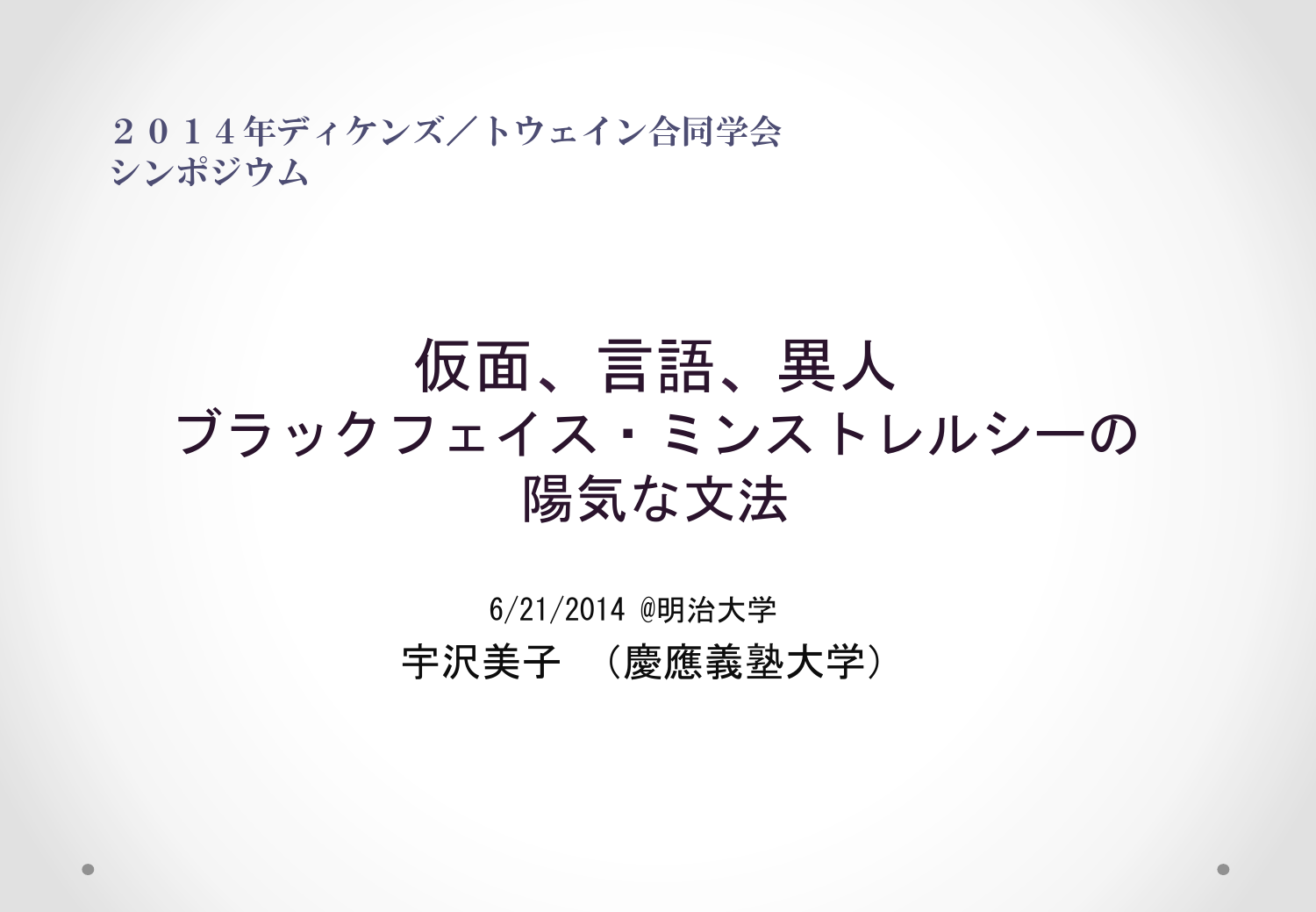## Blackface Minstrelsy

- 異人種装
- 特徴的なメーキャップ
- 1830年代- アメリカ大衆文化
- 人種差別 と 境界越境性
- 戯画的形態模写ー>ドラマ、寸劇、コント、 ミュージカル、ニュースなどの諸要素を併せ持つ 大衆娯楽として大成
- 20世紀以降は映画、ラジオ、テレビ、インター ネットへとメディアを拡大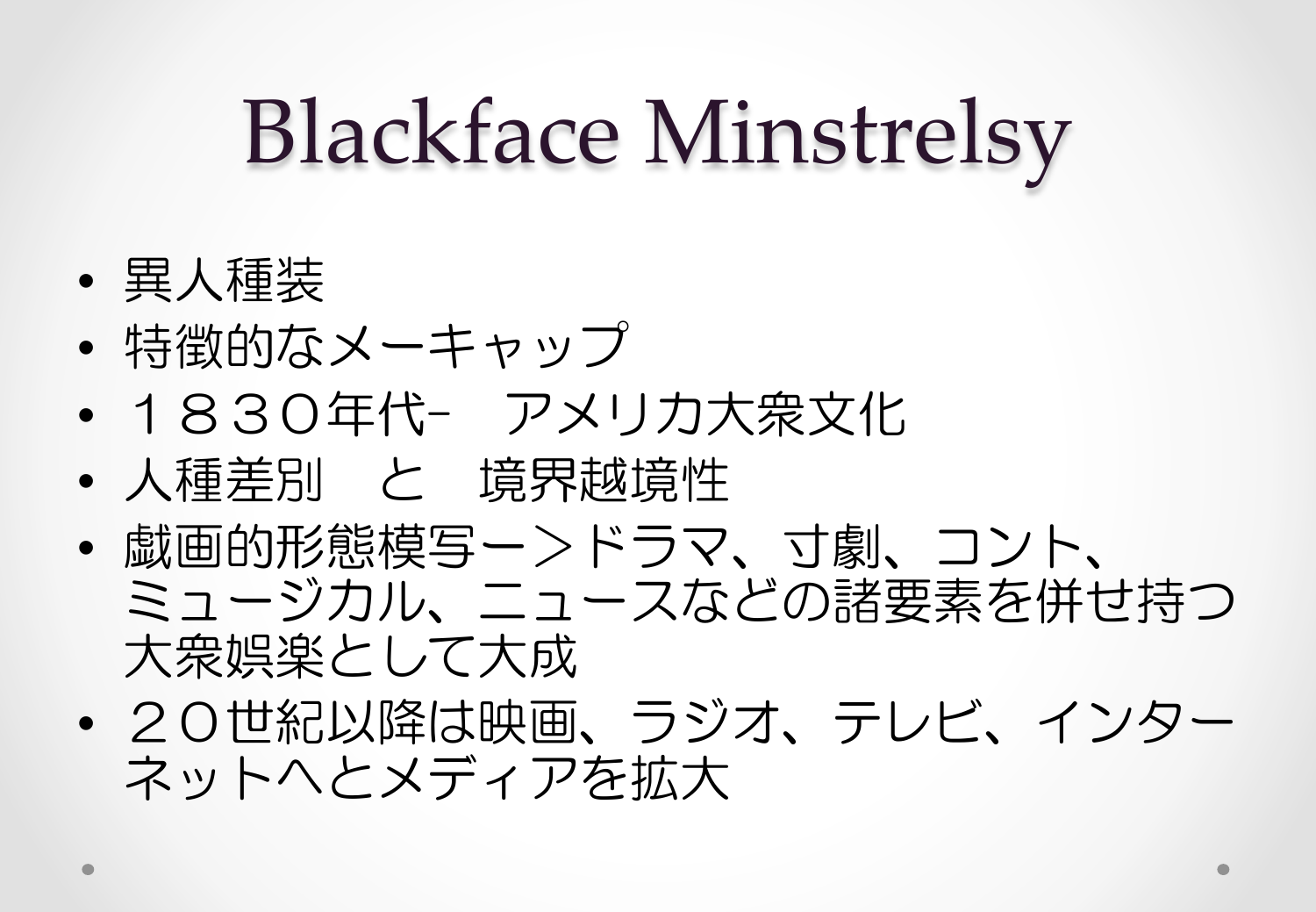|  | ТИКАТИК ВОУАТ, ВИЯПЛЕНАМ.<br>PELL'S SERENADERS                                                                                                                                                                                                                                          |
|--|-----------------------------------------------------------------------------------------------------------------------------------------------------------------------------------------------------------------------------------------------------------------------------------------|
|  | BOZ's JUBA<br><b>AP POSITIVELY THE LAST 2 NIGHTS. 47</b>                                                                                                                                                                                                                                |
|  | TRIS LYENING, THURSDAY, DEC. 21, 1818,<br>ENEFIT OF BOZ'S JUBA.<br>TO-NORMAN EVENING, INDIAY,                                                                                                                                                                                           |
|  | <b>ENEFIT OF G. W. P.</b><br>S KREF REBEKDE<br>CAN HOUSE, FURZH, ESPRAINA, UNIANYA, SWEAPHAME &<br>acaber la state e-                                                                                                                                                                   |
|  | RO to LANDA CRUSH SHAW<br>LUCE LINE. TH CHARACTER, (GRIEINAL.) - BOZ'S JIRA.<br>University of the first service.<br>The process of the contract and contract<br>and the first company<br><b>PERSONAL BUSINESS</b><br>C. Plannell                                                        |
|  | respectively. The way in this will a                                                                                                                                                                                                                                                    |
|  | wells well to the work. Good of the basical term in the control of the company of the property of the company of the company of the company of the company of the company of the company of the company of the company of the<br>Advancement from Perry Perry and Chicago and Mary Per- |

## • All sorts of legs and no legs

この矛盾撞着を、どう読むか、読まないか、それが問題だ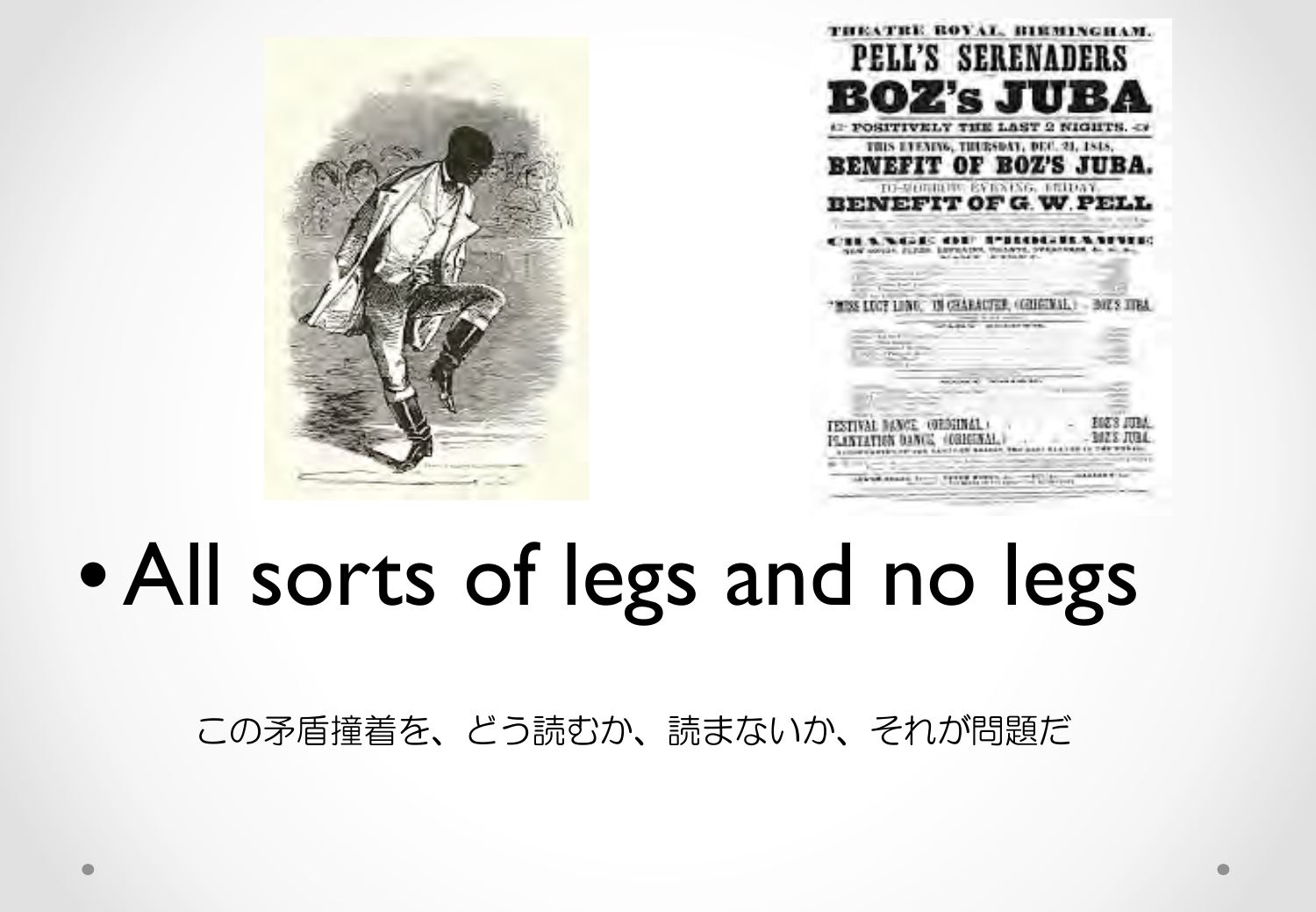• Suddenly the lively hero dashes in to the rescue. Instantly the fiddler grins, and goes at it tooth and nail; there is new energy in the tambourine; new laughter in the dances; new smiles in the landlady; new confidence in the landlord; new brightness in the very candles. Single shuffle, double shuffle, cut and cross-cut; snapping his fingers, rolling his eyes, turning in this knees, presenting the backs of his legs in front, spinning about on his toes and heels like nothing but the man's fingers on the tambourine; dancing with two left legs, two right legs, two wooden legs, two wire legs, two spring legs—all sorts of legs and no legs—what is this to him? Dickens*, American Notes* (New York: Penguin, 2002*),* p.102. Emphases added.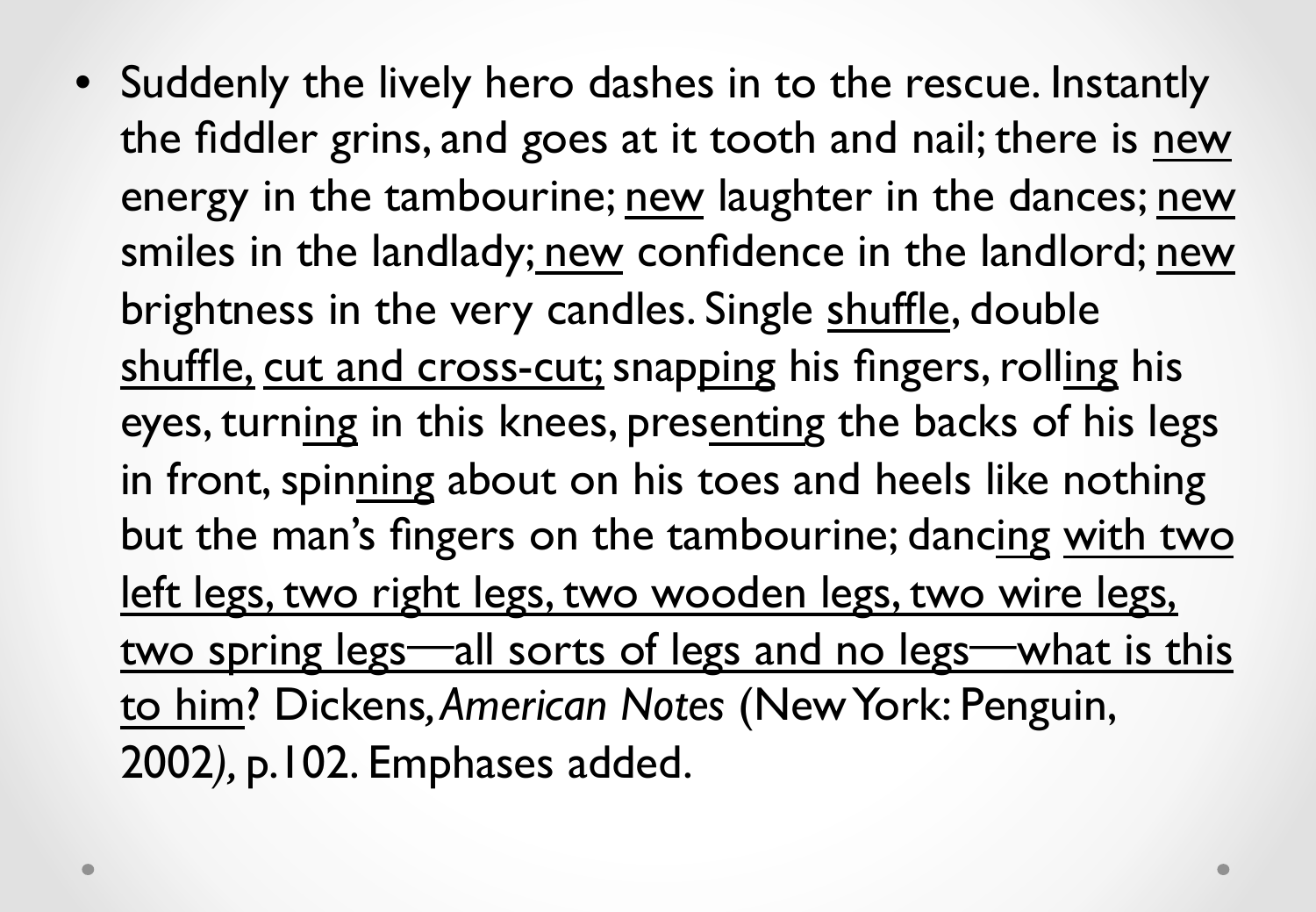- And in what walk of life, or dance of life, does man ever get such stimulating applause as thunders about him, when, having danced his partner off her feet, and himself too, he finishes by leaping gloriously on the bar-counter, and calling for something to drink, with the chuckle of a million of counterfeit Jim Crows, in one inimitable sound!
- (Dickens, 102; emphasis added)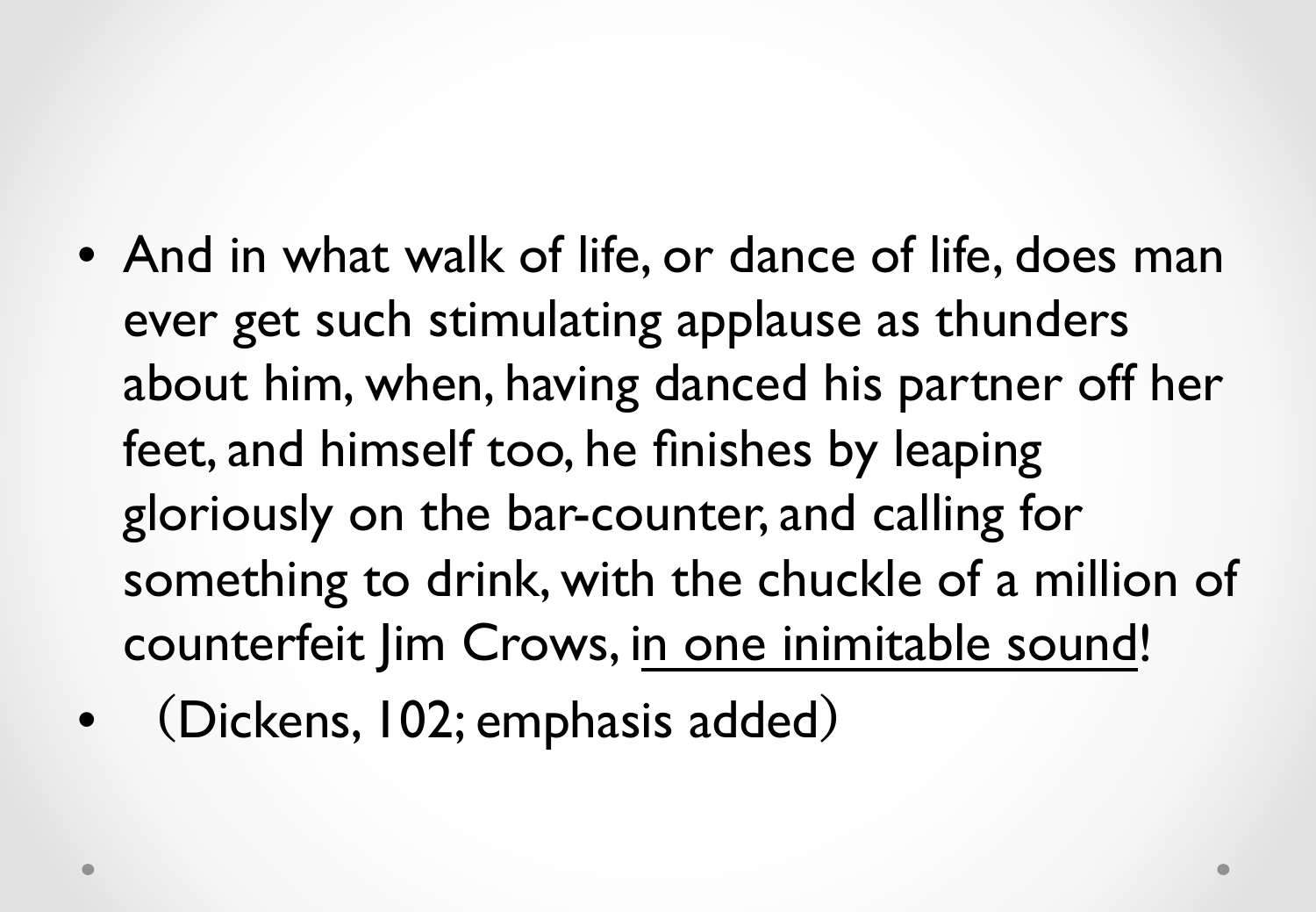## Juba's "Imitation Dances"

... in which he will give correct Imitation Dances of all the principal Ethiopian Dancers in the United States. After which he will give an imitation of himself—Names of the Persons imitated: 1. Mr. Richard Pelham. New York. 2. Mr. Francis Brower, New York. 3. Mr. John Daniels, Baffalo. 4. Mr. John Smith, Albany. 5. Mr. James Sanford. Philadelphia. 6. Mr. Frank Diamond. Troy. 7. Master John Diamond. New York.

 [Cited in Marian Hannah Winter, "Juba and American Minstrelsy," *Inside the Minstrel Mask*, ed. by Annemarie Bean, James V. Hatch, and Brooks McNamara (Hanover: Wesleyan UP, 1996), 227; emphases added].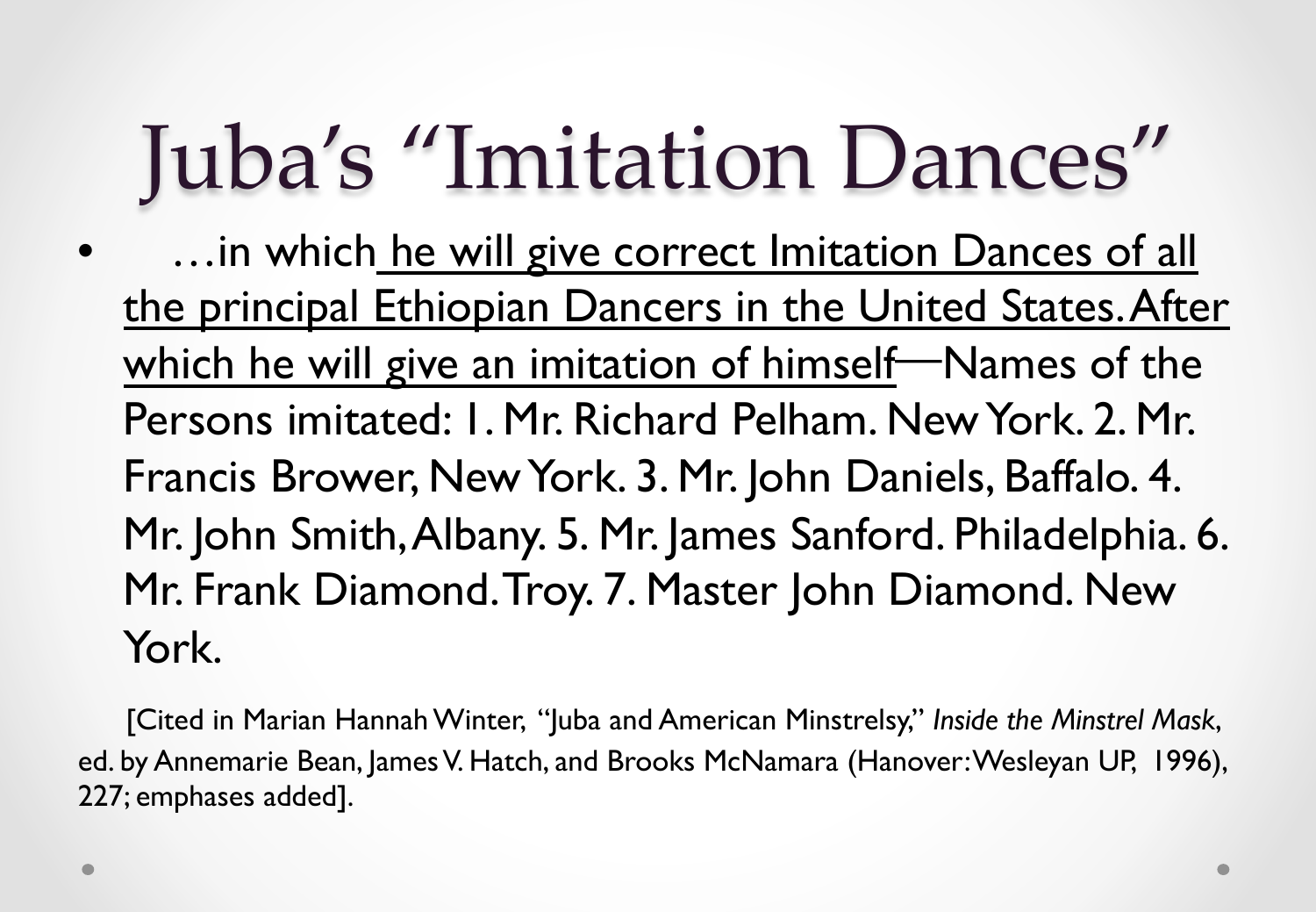

a Vauxhall Gardens advertisement, 1848. c. Harvard Theatre Collection, Houghton Library,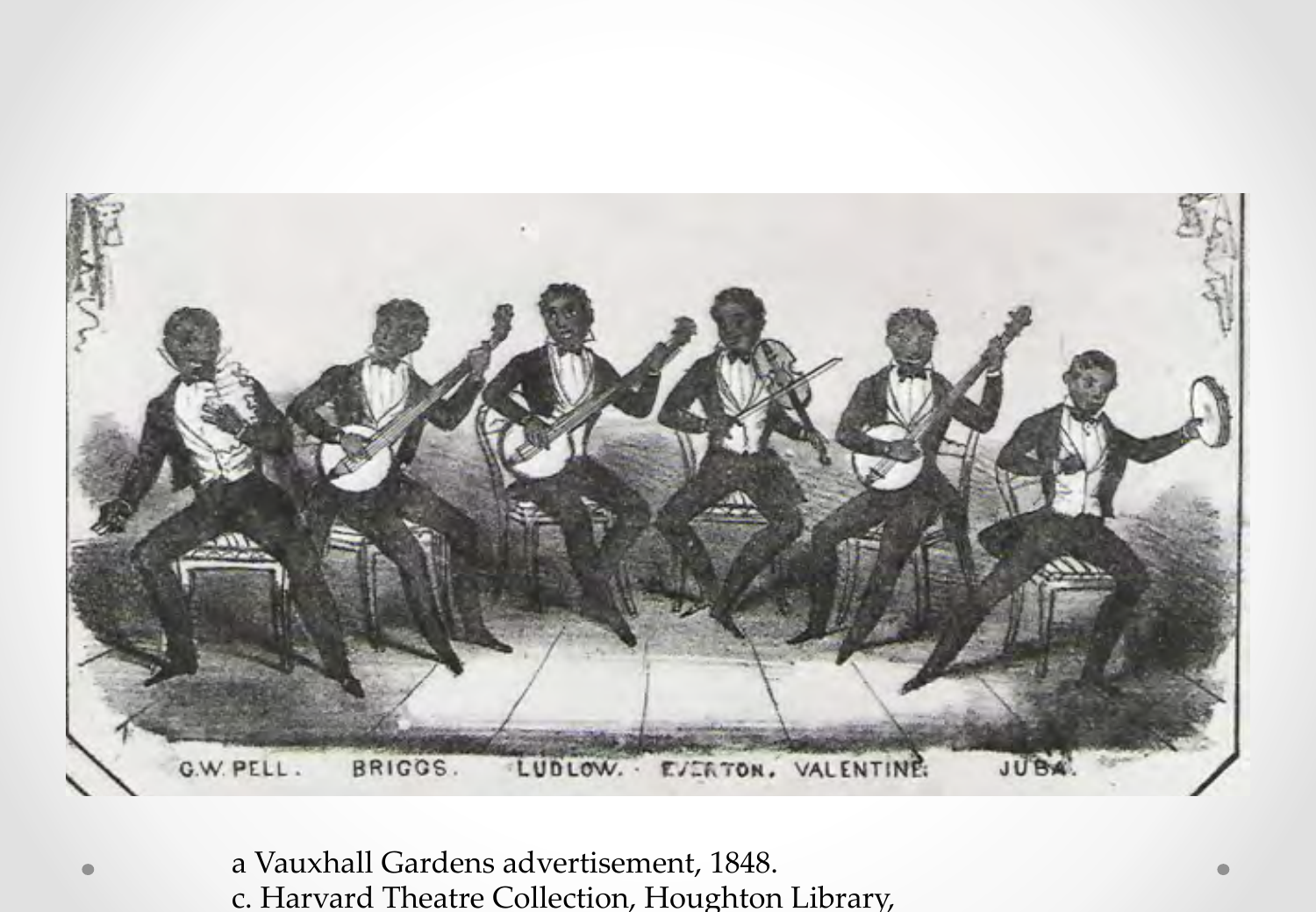# 黒人御者のかけ声集

- Hi!
- Ho!
- Jiddy! Jiddy!
- Pill!
- Pe-e-e-ill!
- Hi, Jiddy, Jiddy, Pill!
- Ally Loo! Hi, Jiddy, Jiddy. Pill. Ally Loo!
- Lee, den. Lee, dere. Hi. Jiddy, Jiddy. Pill, Ally Loo. Lee-e-e-e-e!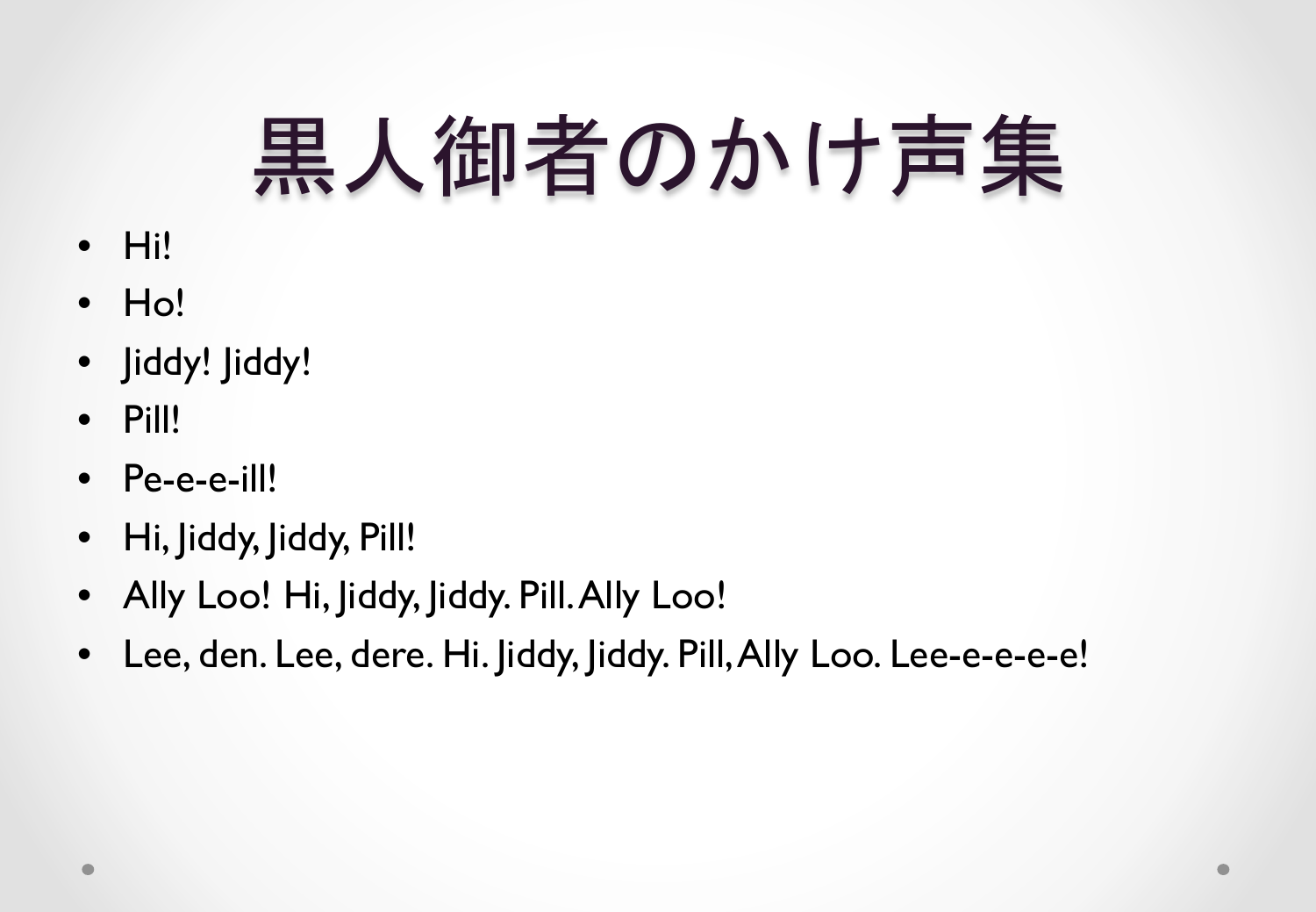- Charles Matthews
- Monopolylogue
- *A Trip to America* (1824)

Playbill, Trip to America, English Opera House (Lyceum Theatre), 28 June–1 July 1824. (Source: Courtesy of the Theatre Collection, Victoria and Albert Museum, London; Cited in Tracy C. Davis, "Acting Black,1824: Charles Matthews's *Trip to America*," Theatre *Journal* 63 (2011):166

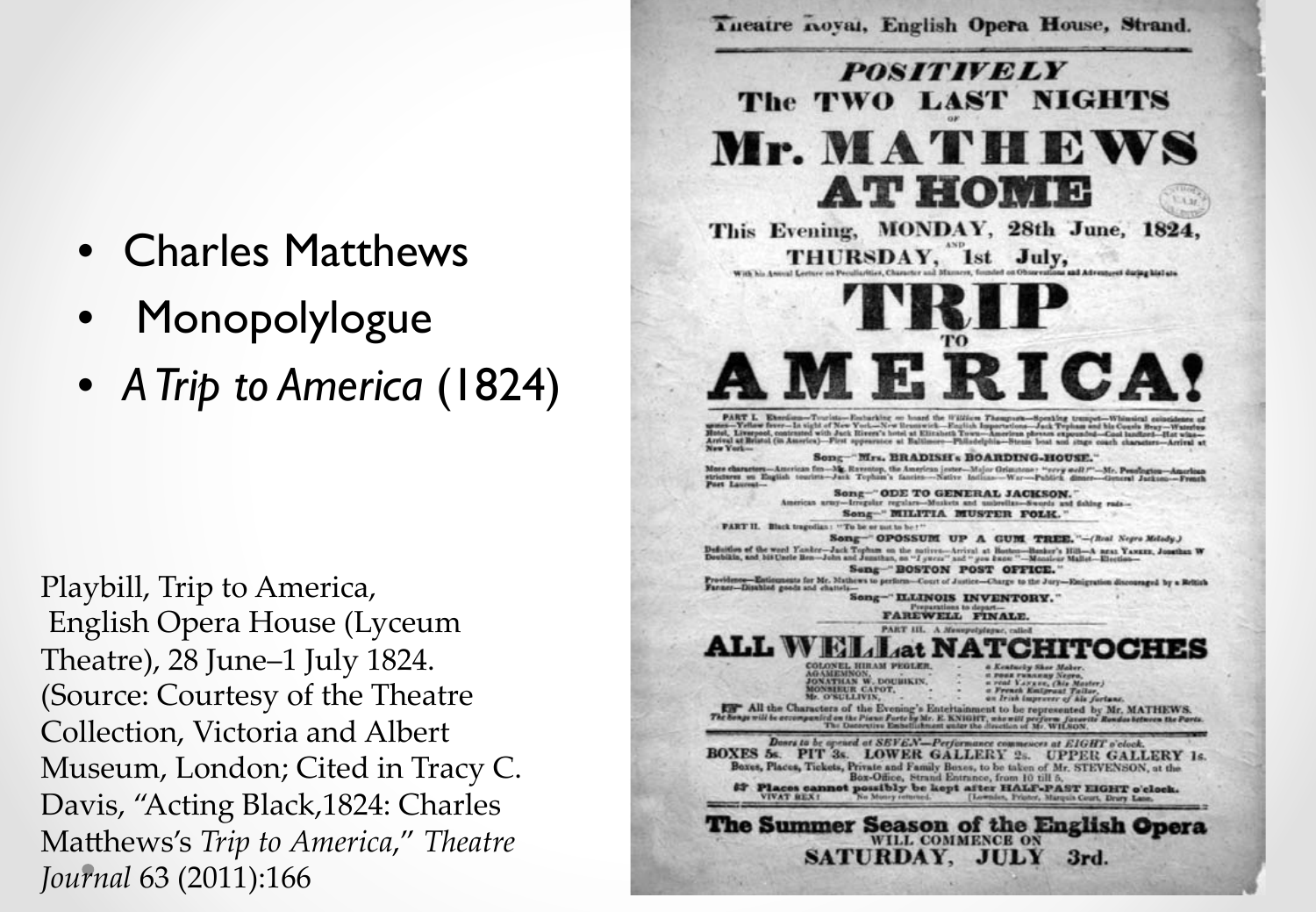- *A Trip to America* 1824年3月25日公演のポスター よ り
- ANNUAL LECTURE ON PECULIARITIES, CHARACTER AND MANNERS, Founded on OBSERVATION AND ADVENTURES during his late TRIP TO AMERICA!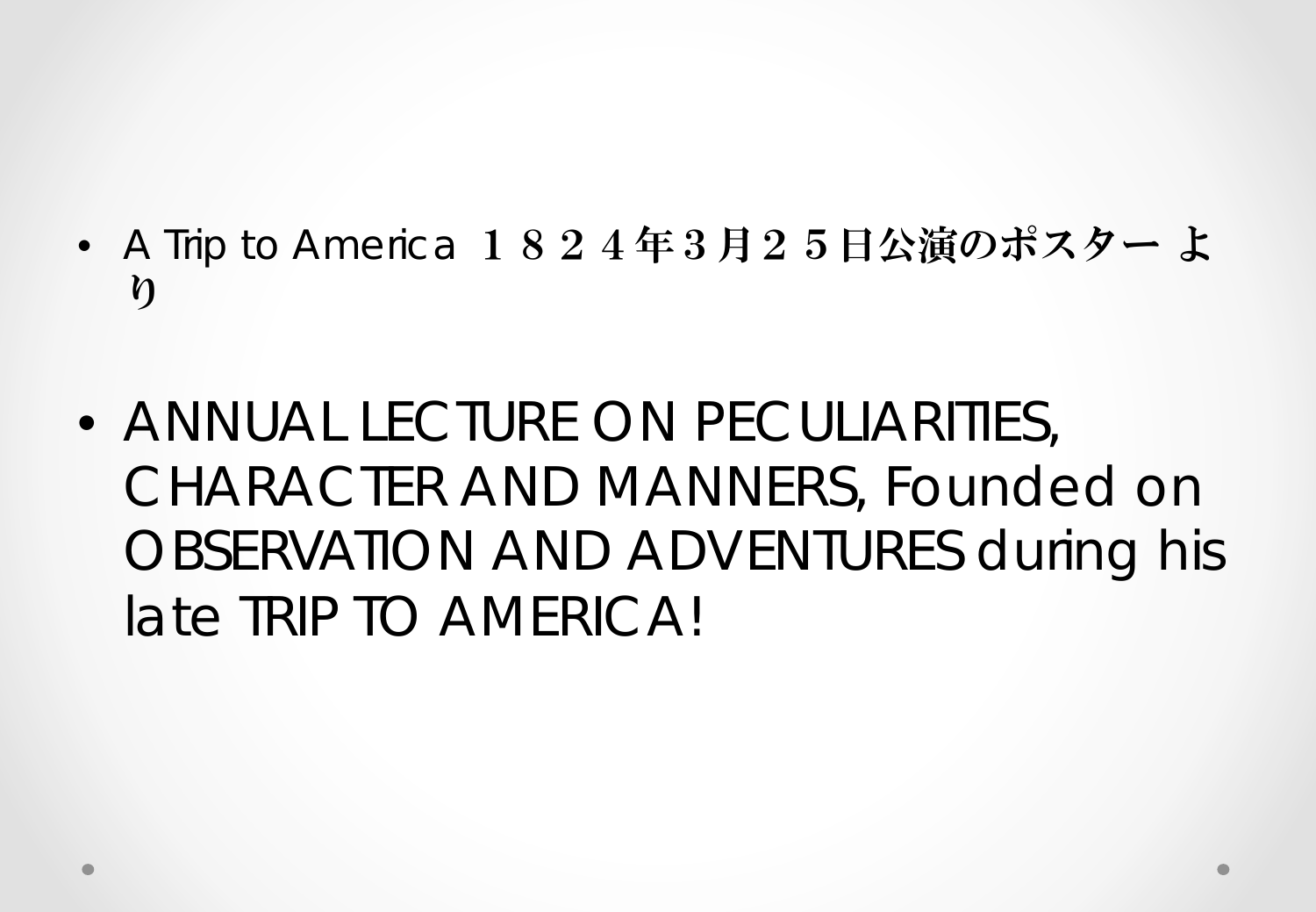### 悲劇役者The Kentucky Roscius

- Here I see a black tragedian (the Kentucky Roscius) perform the character of Hamlet (*imitating dialect)*
- To-*by,* or not to-*by*, that is de question,
- Wedder it be noble in de *head,* to suffer
- De *tumps and bumps* of de outrageous fortune,
- Or to take up de arms against a sea *of hubble bubble*,
- And by opossum, en 'em.
- No sooner had he said the word '*opposum,'* which he meant for 'oppose them' than a universal cry of 'Opossum! Opossum! Song! Song!' ran through the sable auditory. This, I learnt from a Kentucky planter, was a great favorite with the negroes, and a genu-ine melody….<br>A Trip to America," in Tracy C. Davis Ed, The Broadview Anthology of Nineteenth-

*Century British Performance* (Ontario, Canada: Broadview P), 190.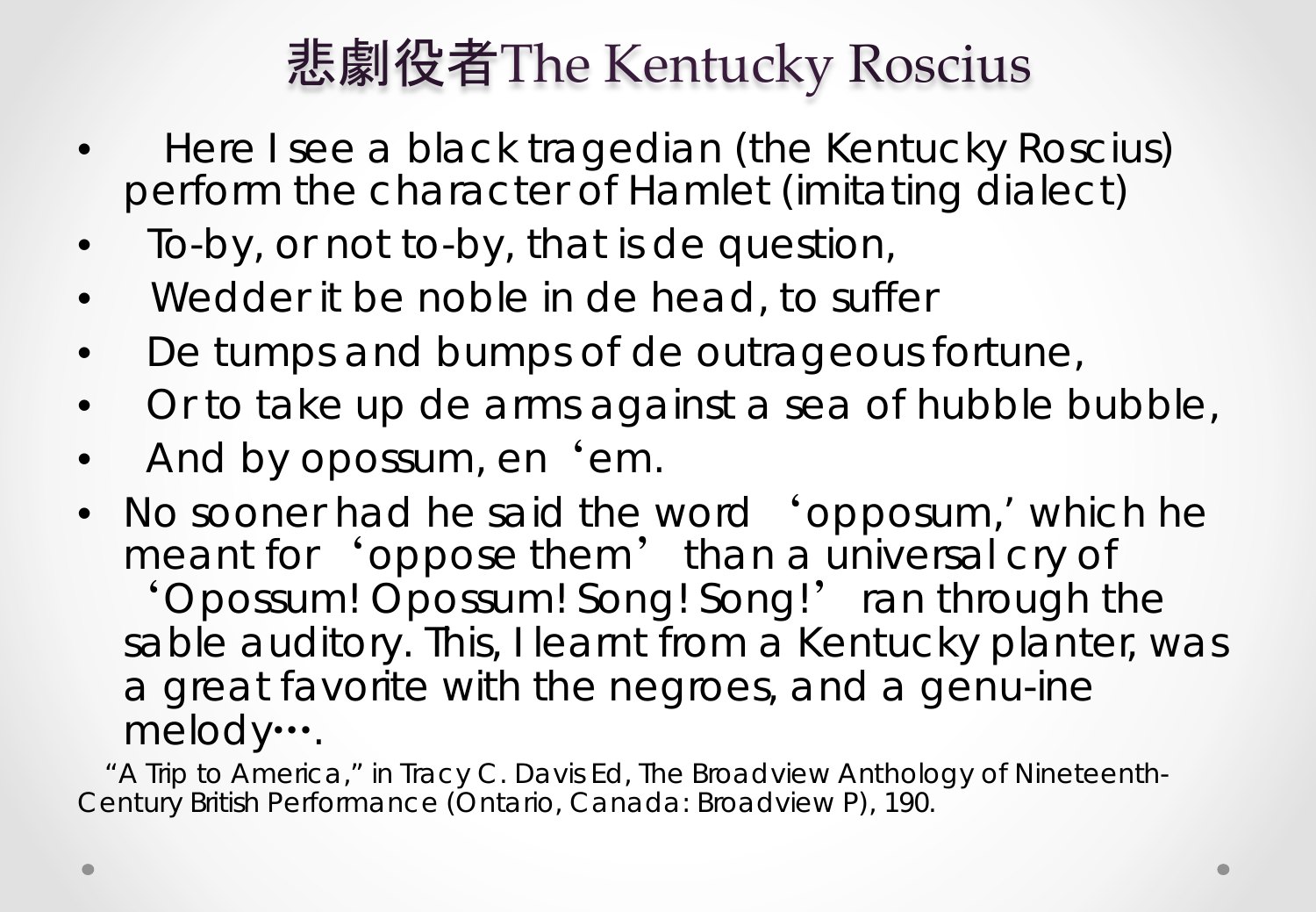# 実在モデル?

- 黒人演劇集団African Grove Theater
- 1821 William Brown
- James Hewlett (Ira Aldridgeの説もあり)

- See Lawrence W. Levine, *Highbrow/Lowbrow: The* Emergence of Cultural Hierarchy in America (Cambridge: Harvard UP, 1988).
- Tracy C. Davis, "Acting Black, 1824: Charles Matthews's Trip to America," Theatre Journal 63 (2011):161-189.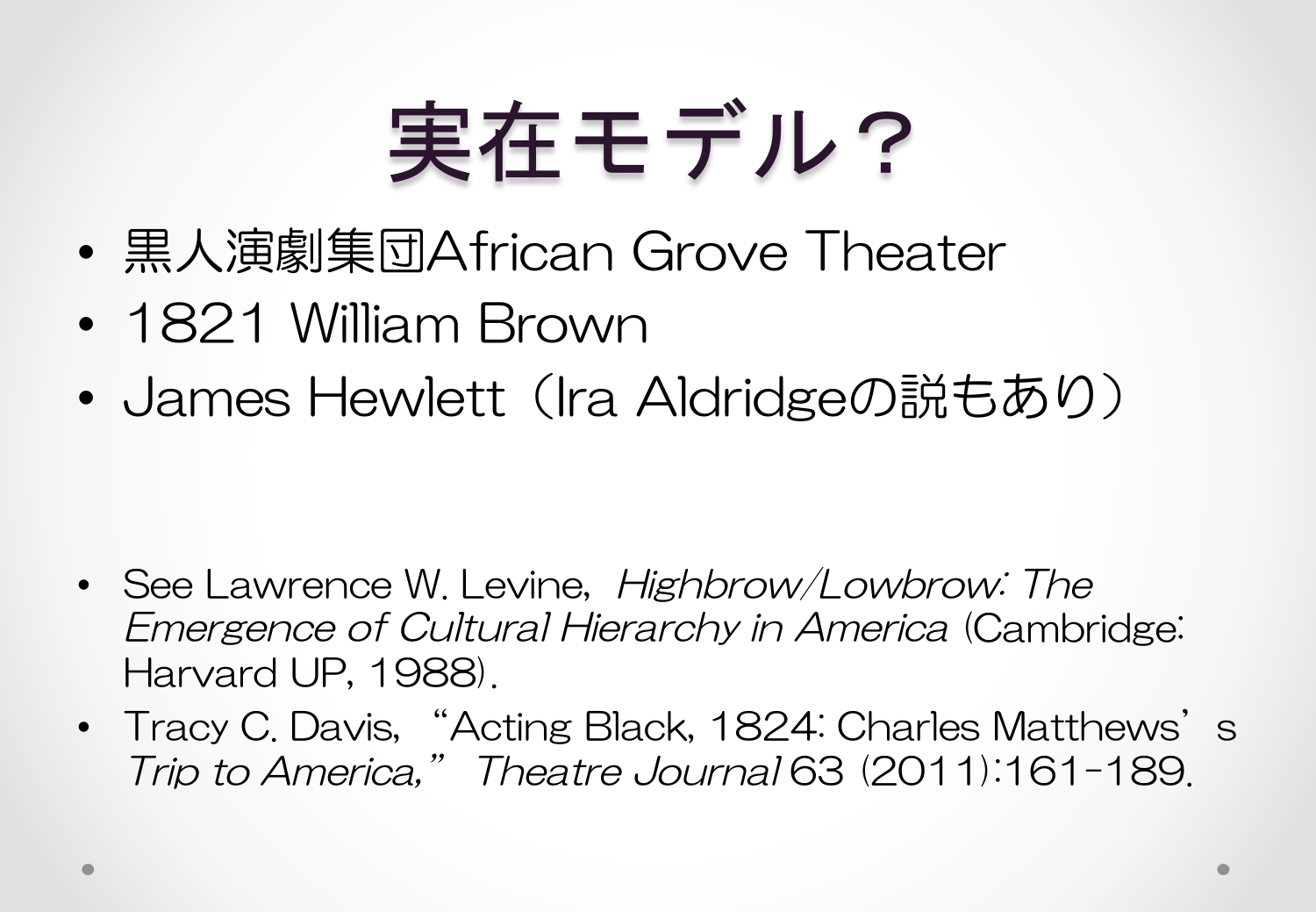# Opossum up a Gum Tree

- Possum up a Gum-Tree
- Up he-go, up he go
- Raccoon in the hollow
- Down below, down below
- Him pull him up hims long tail
- Pully-hawl, pully-hawl
- Then how him whoop and hallow
- Scream and bawl, scream and bawl.
- Possum up a Gum Tree
- Racoon in the hollow
- Him upp him by hims long tail
- Then how him whoop and hollow.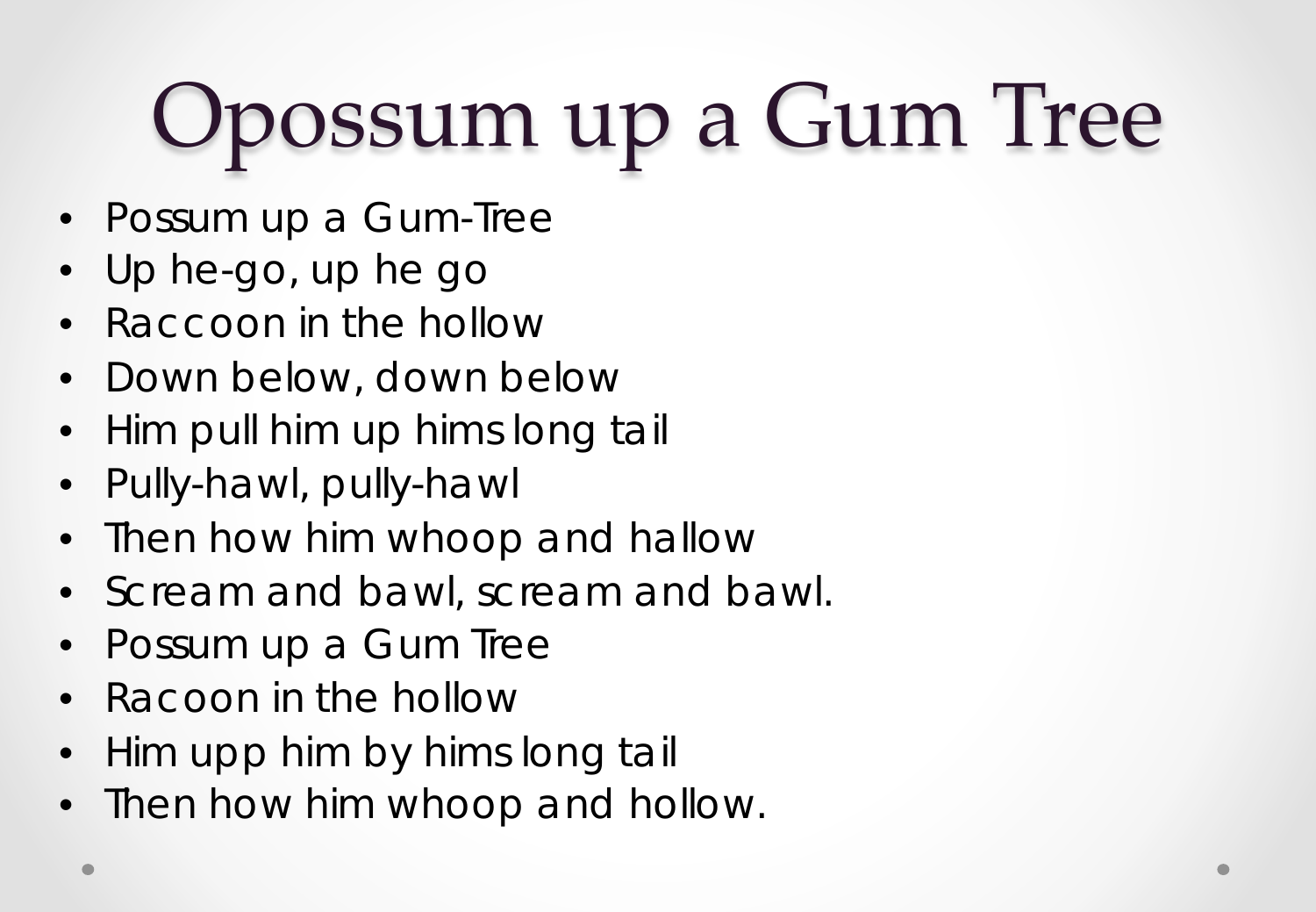- Massa send we Negro Boy
- Board a ship, board a ship
- There we work and cry "ye hoy"
- Cowskin whip, cowskin whip
- Negro he work all de day
- Night get groggy, night get groyy
- But if Negro he go play
- Massa floggy, Massa floggy.
- Possum etc.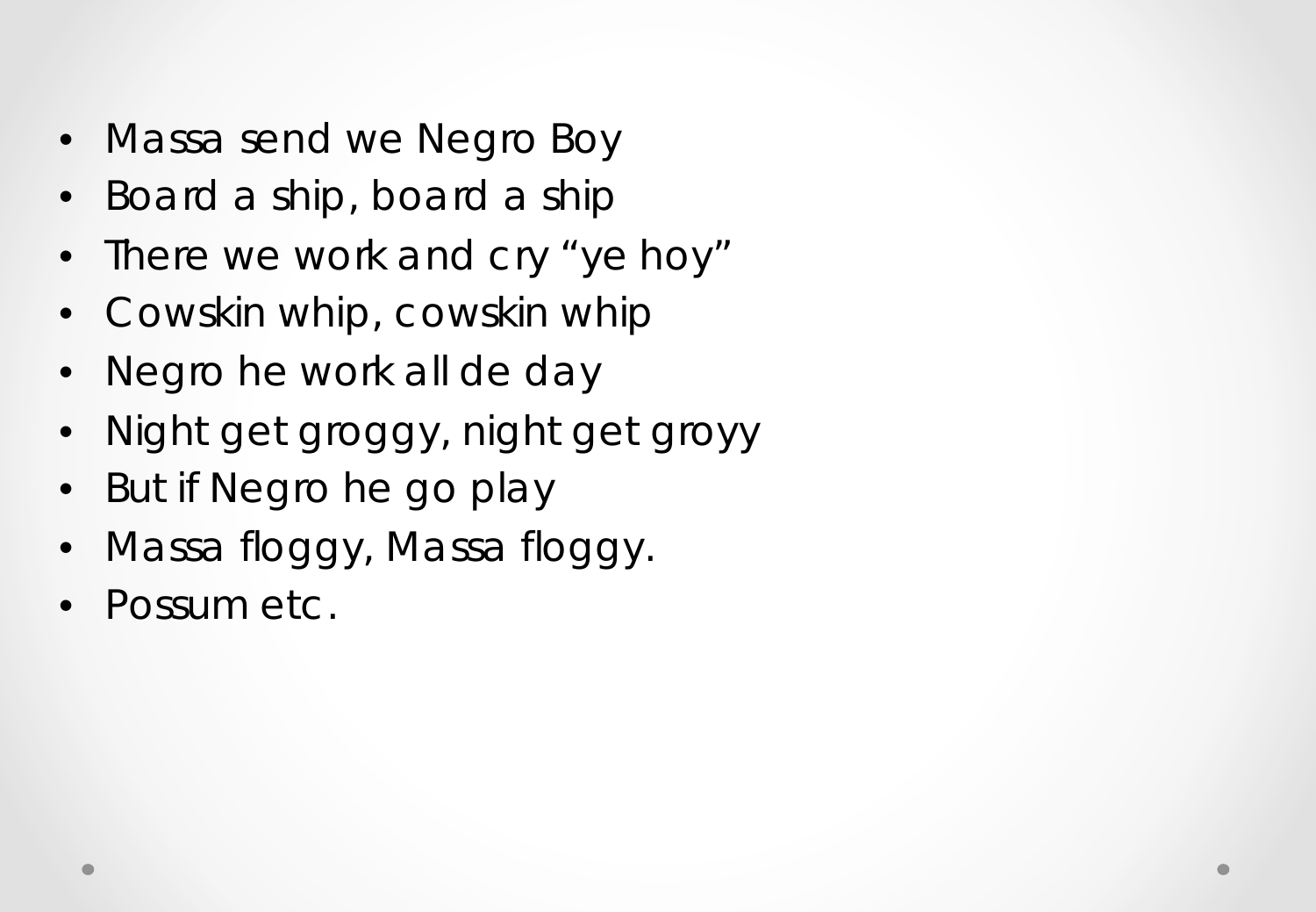… I take an opportunity of visiting the Niggers (Anglice, negroes) Theatre. The black population being, in the national theatres, under certain restrictions, have, to be quite at their ease, a theatre of their own ("A Trip to America,"The Broadway Anthology,190).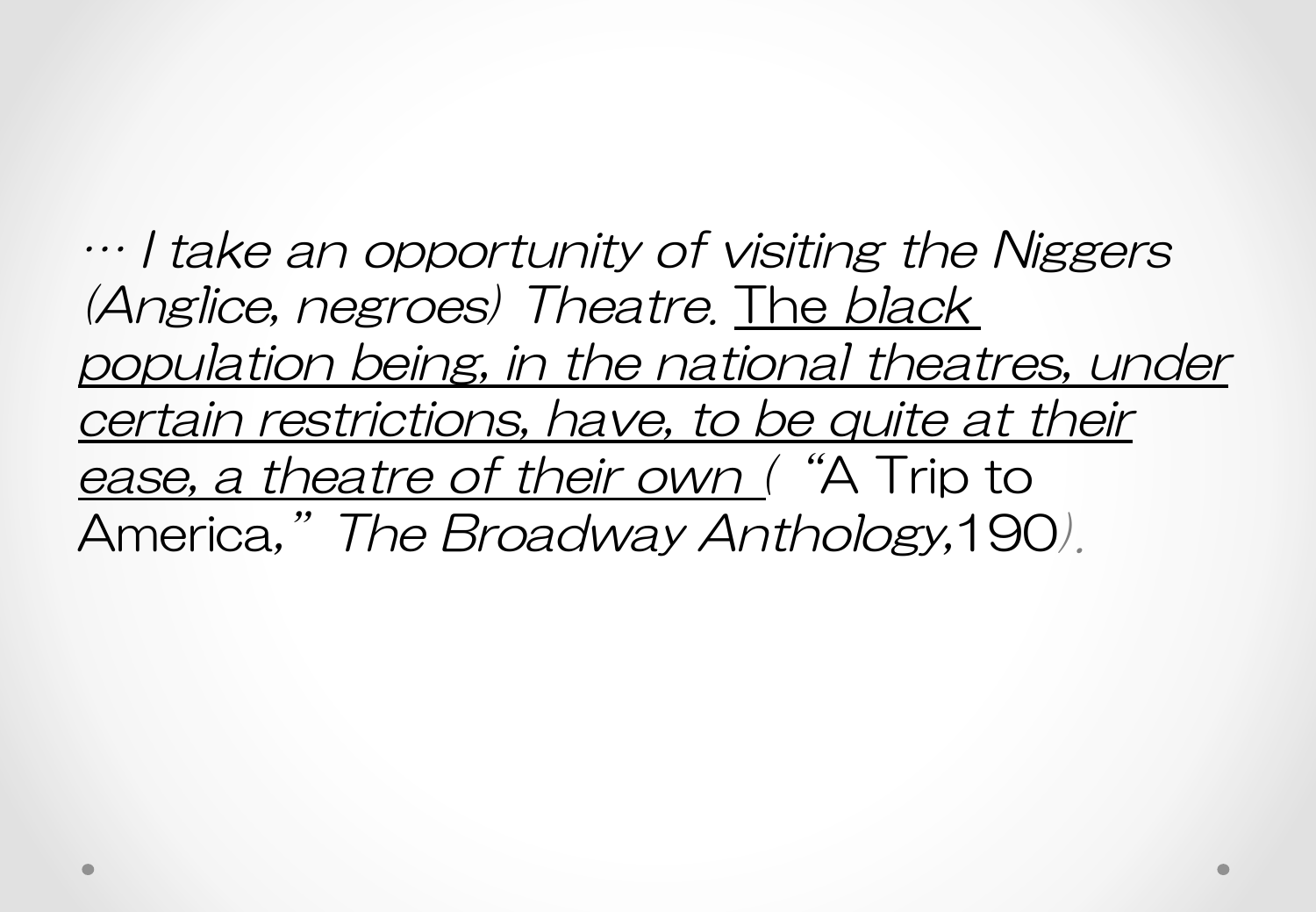## BIRCH, WAMBOLD & BACKUS

#### SAN FRANCISCO MINSTRELS® Opera House Broadway & 29<sup>th</sup> Street New York.

Library of Congress, http://www.loc.gov/pictures/resource/var.1685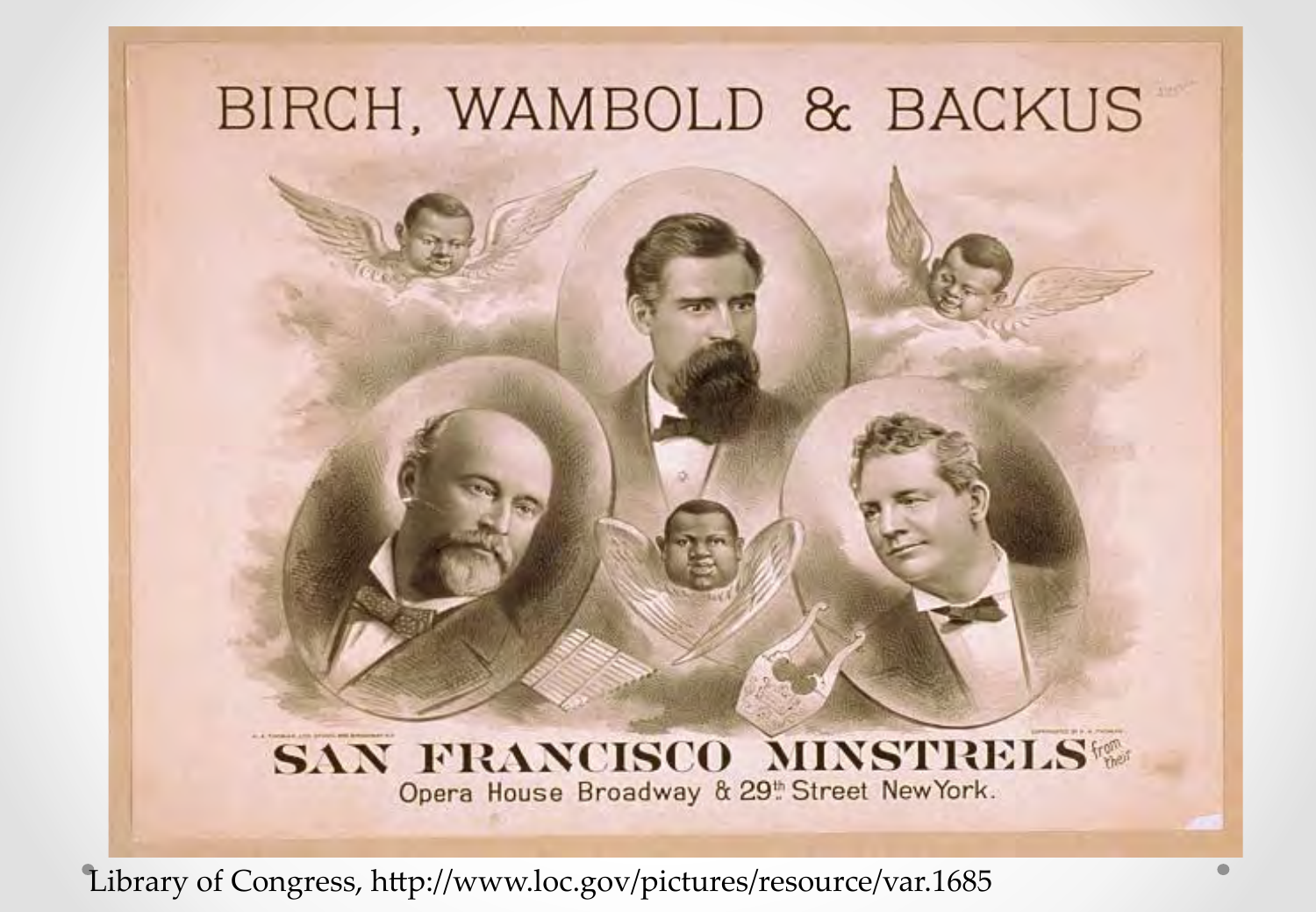

Harvard University - Houghton Library / American minstrel show collection,<br>1823–1947. MS Thr 556 (11). Birch, Billy, 1831–1897. Harvard Theatre Collection, Houghton Library, Harvard University, Cambridge, Mass.

Harvard University - Houghton Library / American minstrel show collection, 1823-1947. MS Thr<br>556 (11). Birch, Billy, 1831-1897. Harvard Theatre Collection, Houghton Library, Harvard University, Cambridge, Mass.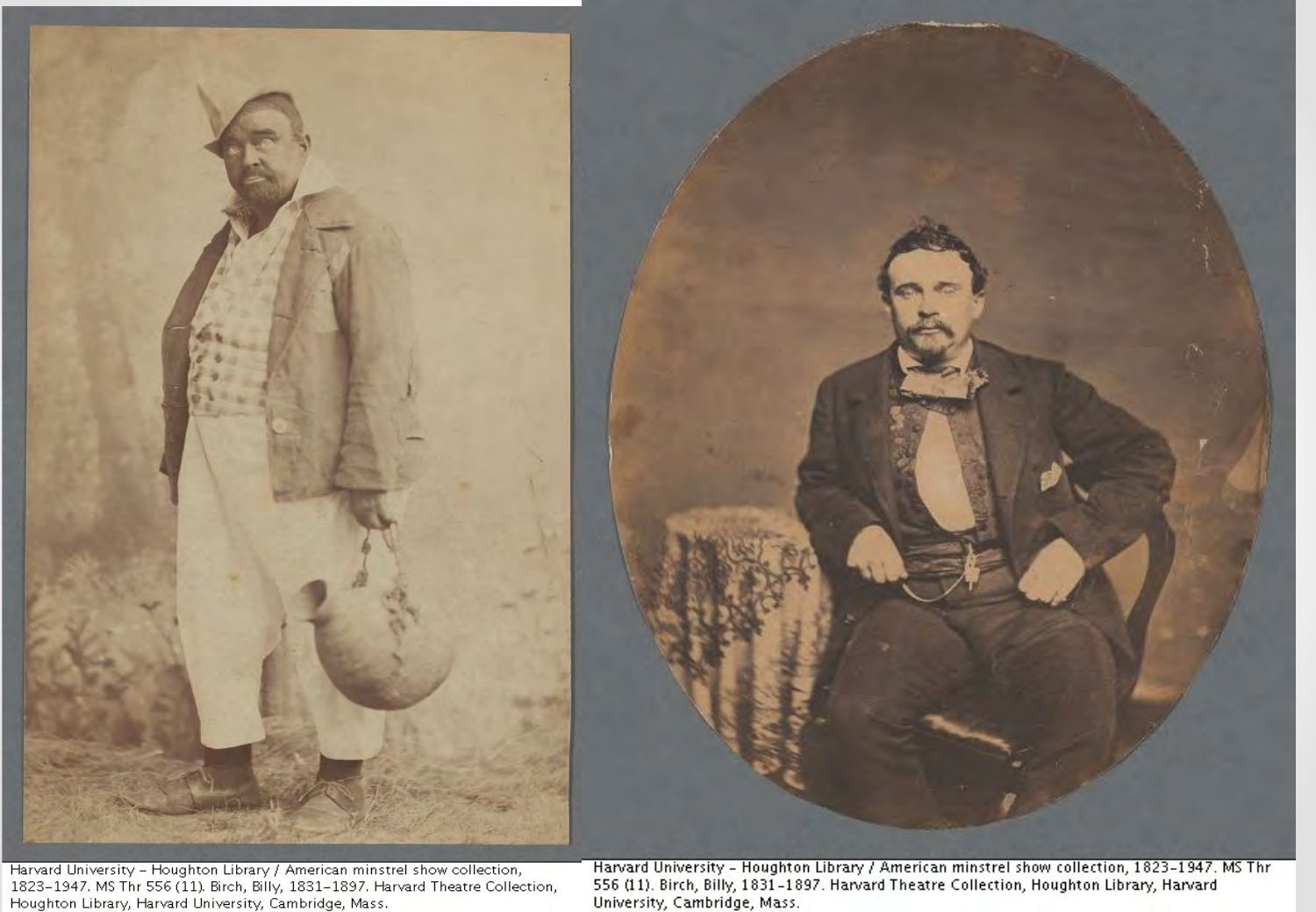

SAN FRANCISCO MINSTRELS, CORNER OF TWENTY-NINTH STREET AND BROADWAY.

Harvard University - Houghton Library/ American minstrel show collection.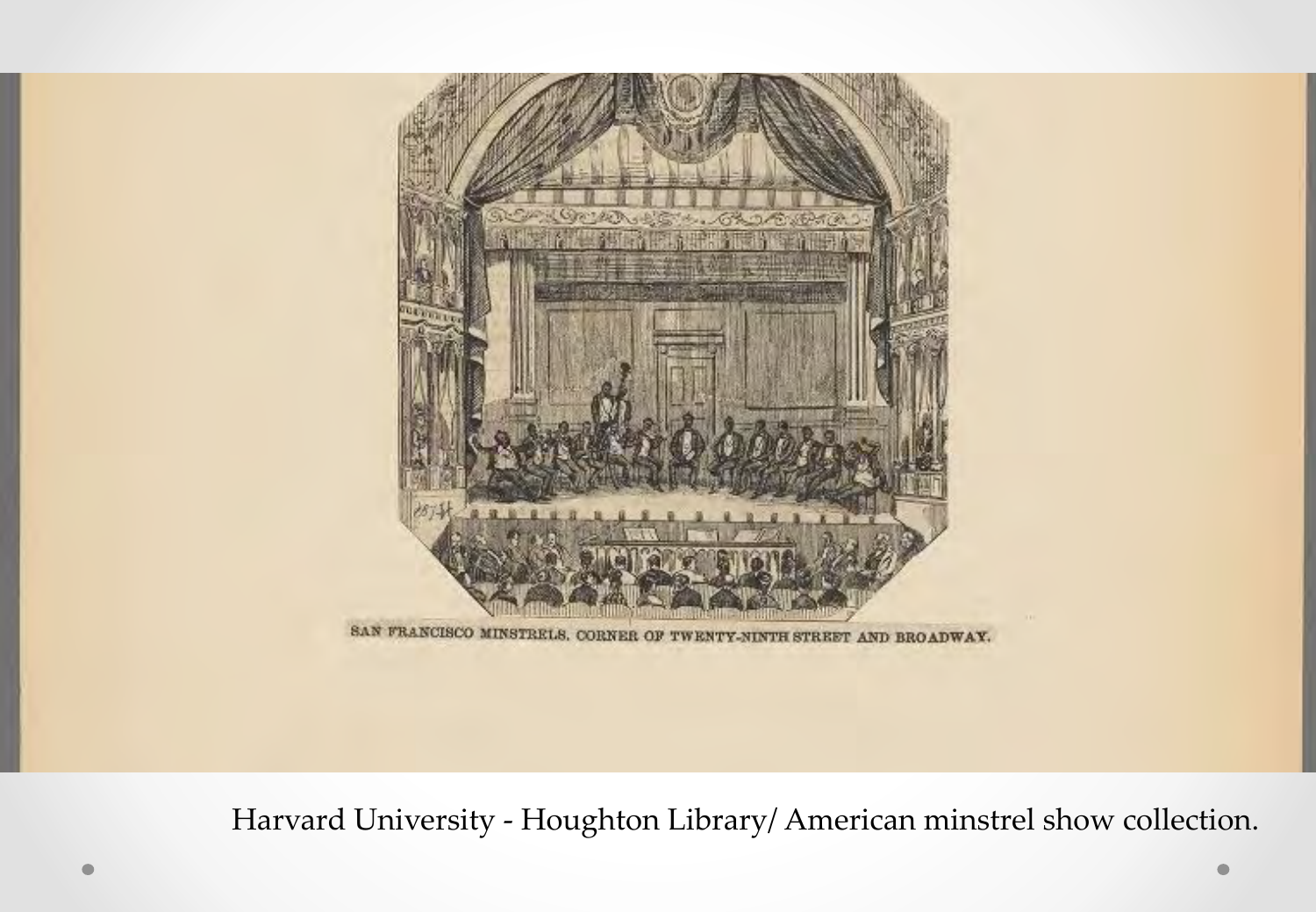• Tom Maguire's Japanese Jugglers have taken New York by storm. They threw all the other popular sensations completely in the shade—shed a perfect gloom over them. It has to be a colossal sensation that is able to set every body talking in New York, but the Japs did it. And I got precious tired of it for the first few days. No matter where I went, they were the first subject mentioned; if I stopped a moment in a hotel, I heard people talking about them; if I lunched in a Dutch restaurant, there was one constantly recurring phrase which I understood, and only one, "*das Japs;*" in French restaurant, it was "les Japs;" in Irish restaurants, it was "thim Japs;" after church the sermon was discussed five minutes, and then the Japs for half an hour…. (*Mark Twain's Travels with Mr. Brown* (New York: Alfred A. Knopf, 1940), 177.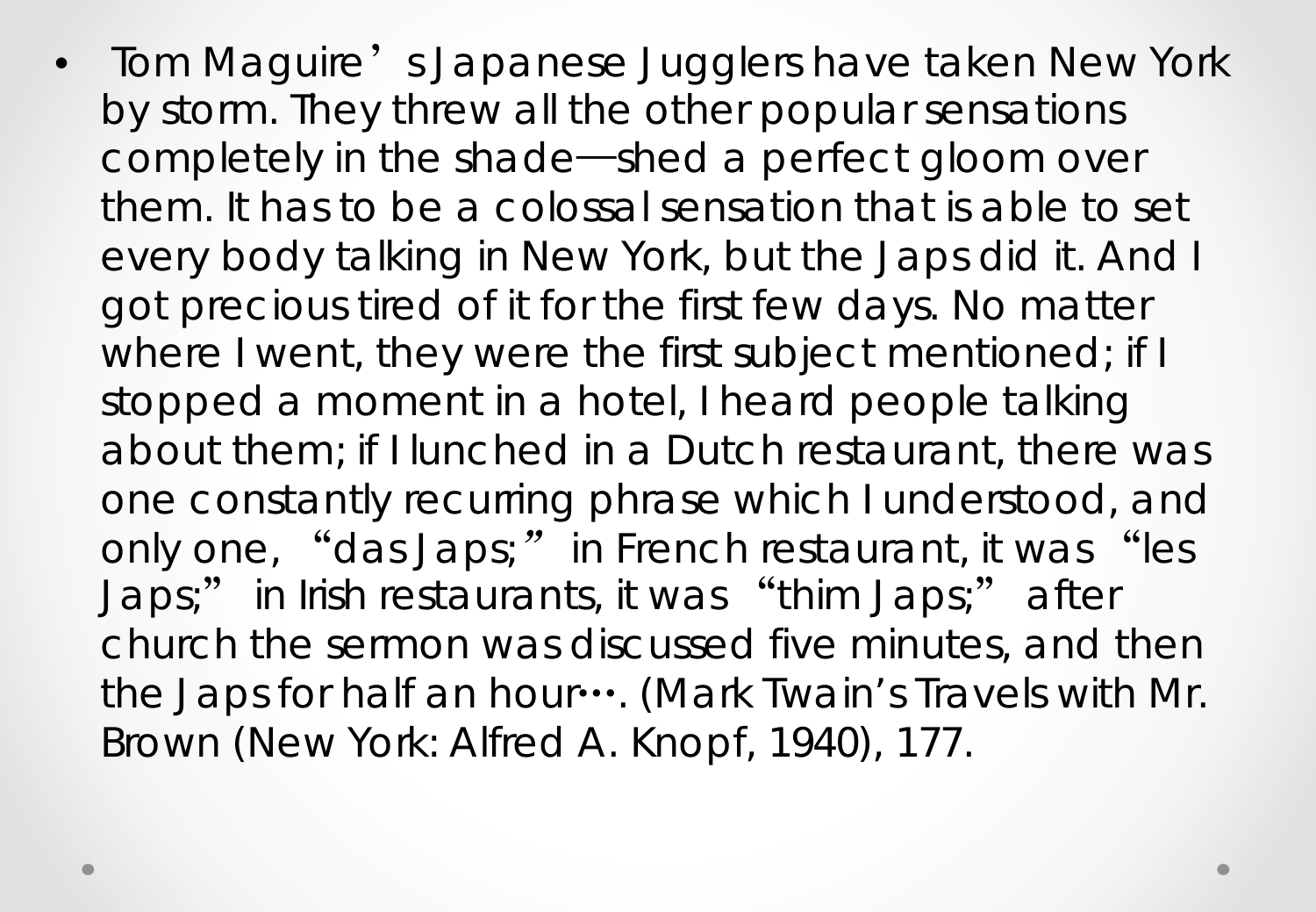# "King Solomon" episode

- "I take en whack de bill in *two,* en give half un it to you, en de yuther half to de yuther woman. Dat's de way Sollermun was gwyne to do wid de chile. Now I want to ask you: what's de use er dat half a bill? –can't buy noth'n wid it. En what use is a half a chile? I woulnd't give a dern for a million un um."
- "But hang it, Jim, you've clean missed the point —blame it, you've missed it a thousand mile."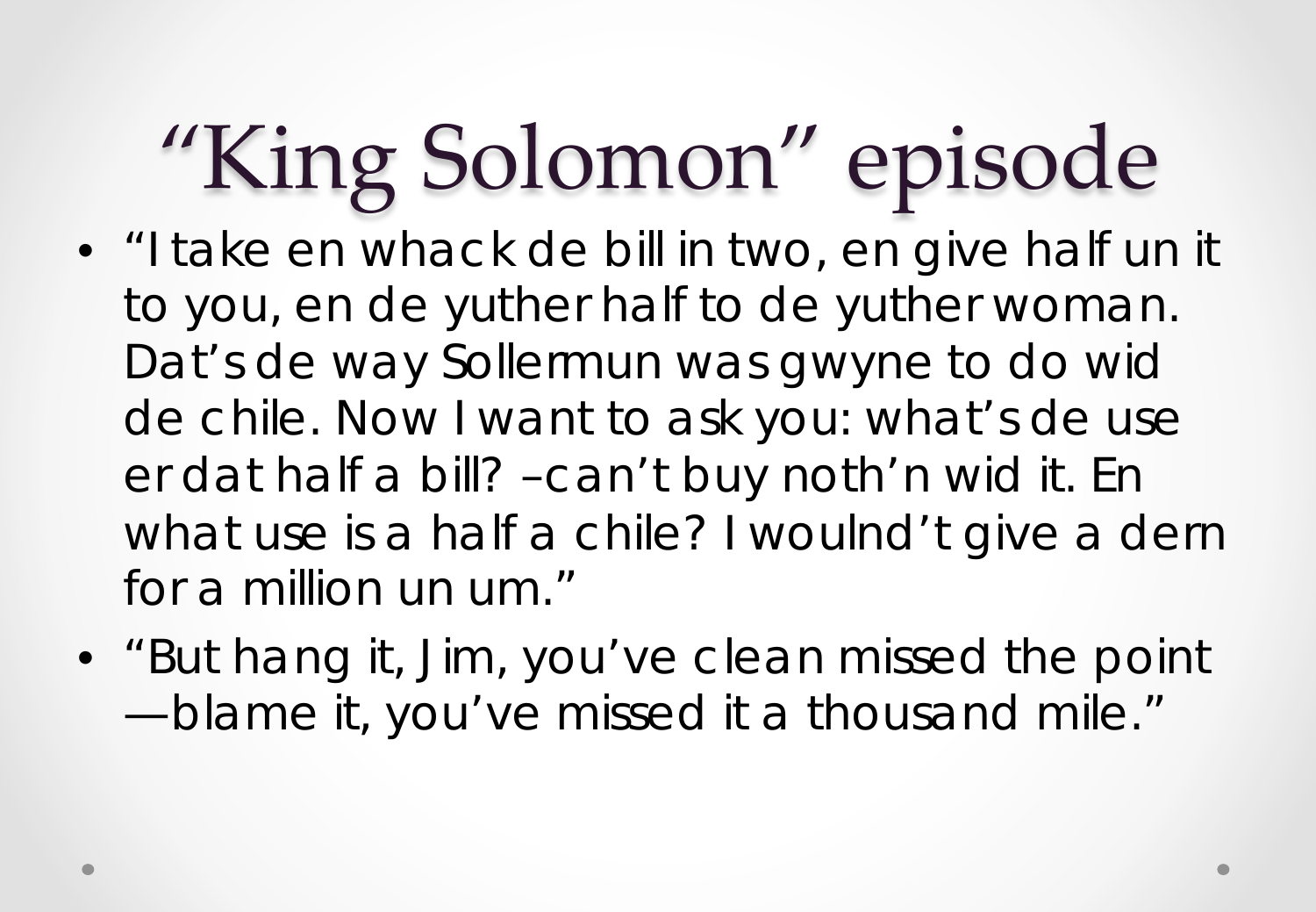- "... I reck'n I know what I knows. It lays in de way Sollermun was raised. You take a man da't go on'y one or two chillen; is dat man gwyne to be wasful o' chillen? No, he ain't; he can't 'ford it. *He* know how to value 'em. But you take a man dat's got 'bout five million chillen runnin' roun'de house, en it's diffunt. *He* as soon chop a chile in two as a cat. Dey's plenty mo'. A chile er two, mo'er less, warn't no consekens to Sollermun, dad fetch him!"
- *The Adventure of Huckleberry Finn (New York: OUP, 2009),* 111, 112.